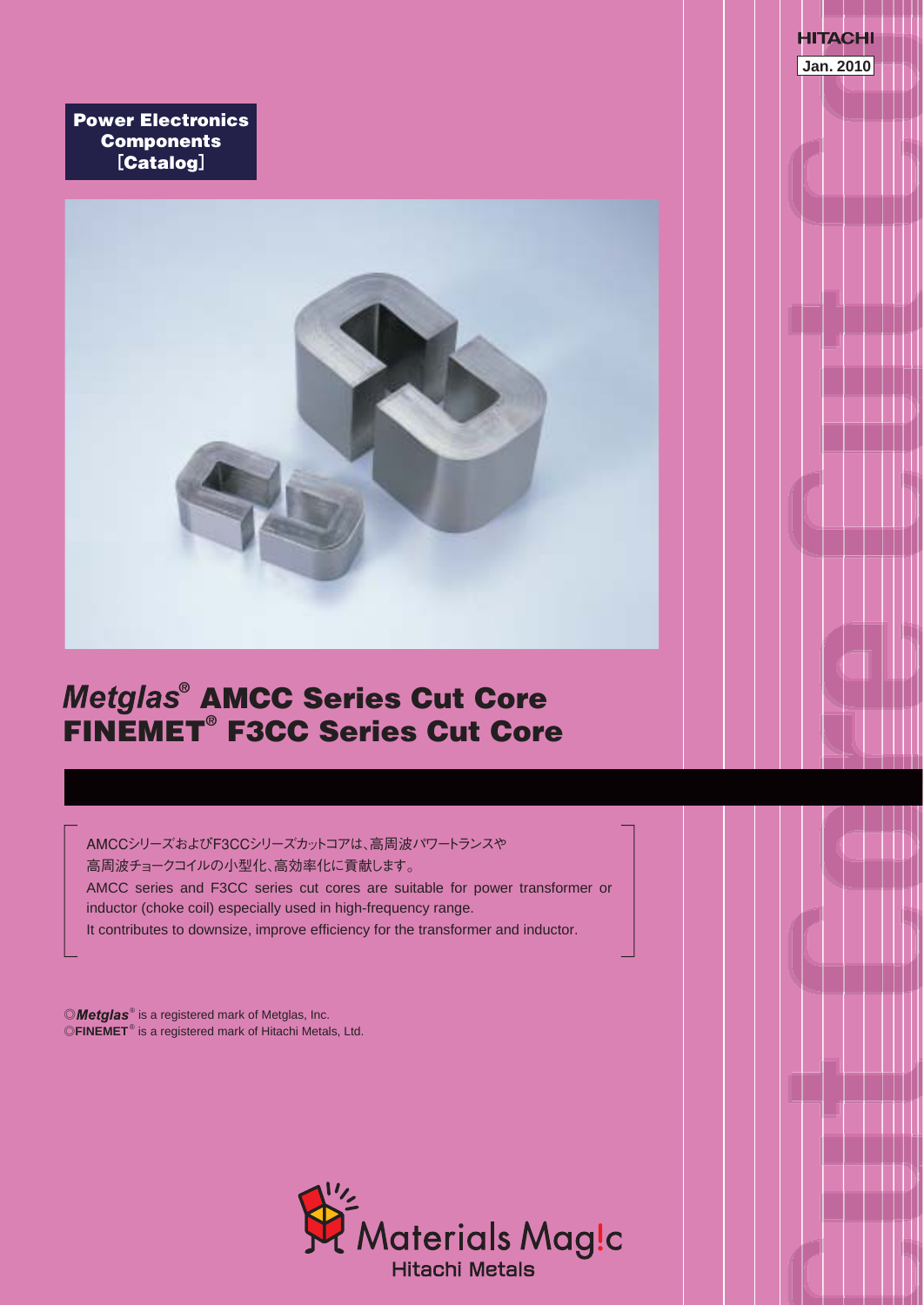#### **特 長 Features**

## $1.$

## 低コアロス *Low Core Loss*

AMCCシリーズおよびF3CCシリーズカットコアは他の金属磁性材料と比較して低コアロスです。 AMCC series and F3CC series cut cores have much lower core loss than those made of other magnetic metallic materials.

#### 高動作磁束密度に設定可能 *High Operation Flux Density*  $2. \parallel$

AMCCシリーズおよびF3CCシリーズカットコアは、高飽和磁束密度(AMCCシリーズ:BS=1.56T、F3CCシリーズ:BS=1.23T) かつ低コアロスを実現しており、設計上の動作磁束密度を高く設定することが可能です。

AMCC series and F3CC series cut cores allow designing applications with high operation flux density due to high saturation flux density (AMCC series : Bs=1.56T, F3CC series : Bs=1.23T) and lower core loss property.

## **3.** 高耐熱性 *High Operation Temperature*

特殊含浸樹脂の使用により絶縁グレードF種(155℃)での使用が可能です。

AMCC series and F3CC series cut cores can be used in class F insulation grade (155℃) .



**使用温度範囲:-20~+155℃ (自己温度上昇を含む) Operating temperature :-20~+155℃ ( including self temperature rise )**





#### $2.$  **適 用 例 Applications**

Frequency f (kHz)

**図2 各種カットコアのコアロス特性 Fig. 2 Core loss of various cut cores**

●X線CT装置、誘導加熱装置、溶接機、通信機用整流器などの高周波パワートランス High frequency transformers for X-ray CT, induction heating apparatus, welding machine, communication equipment, etc.

 $100$ 

 $B_m=0.1T$ 

●太陽光発電、風力発電、燃料電池用パワーコンディショナ用チョークコイル

Inductors ( choke coils ) for power conditioner of photovoltaic, wind power generator, fuel cell.

●HEV、FCV、UPS等の昇降圧回路用チョークコイル

1 10

Inductors for boost/down converter of HEV, FCV, UPS, etc.



0.1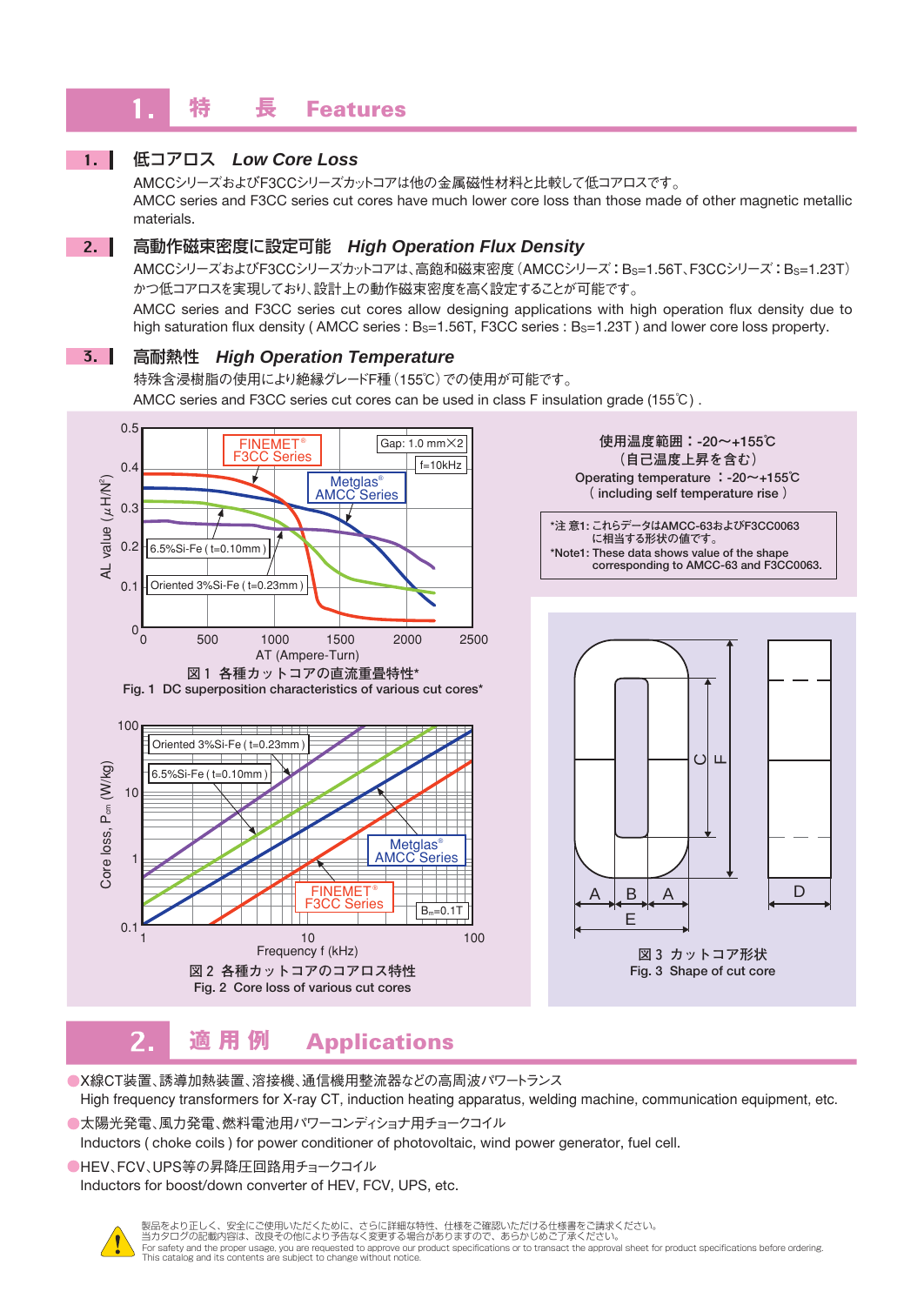#### 3. **標準仕様 Standard Specifications**

| ●表1 AMCCシリーズ 標準仕様                                         |
|-----------------------------------------------------------|
| Table 1 Standard specifications for AMCC series cut cores |

**Lm:平均磁路長 Mean magnetic pass length Effective cross section area** 

| 品名コード<br><b>Product Code</b> | 品名<br><b>Part Name</b> | $A$ (mm)<br>TYP. | $B$ (mm)<br>TYP. | $C$ (mm)<br>TYP. | $D$ (mm)<br>TYP. | $E$ (mm)<br>TYP. | TYP. | TYP. | TYP. | $F$ (mm ) $\vert L_m$ (mm ) $\vert$ Ae (mm <sup>2</sup> ) Mass (g)<br>TYP. |
|------------------------------|------------------------|------------------|------------------|------------------|------------------|------------------|------|------|------|----------------------------------------------------------------------------|
| <b>AMCC0004</b>              | AMCC-4                 | 9                | 10               | 32.8             | 15               | 28               | 50.8 | 122  | 111  | 99                                                                         |
| AMCC06R3                     | <b>AMCC-6.3</b>        | 10               | 11               | 33               | 20               | 31               | 53   | 128  | 164  | 154                                                                        |
| <b>AMCC0008</b>              | AMCC-8                 | 11               | 13               | 30               | 20               | 35               | 52   | 130  | 180  | 172                                                                        |
| <b>AMCC0010</b>              | AMCC-10                | 11               | 13               | 40               | 20               | 35               | 62   | 150  | 180  | 198                                                                        |
| AMCC016A                     | AMCC-16A               | 11               | 13               | 40               | 25               | 35               | 62   | 150  | 226  | 248                                                                        |
| AMCC016B                     | AMCC-16B               | 11               | 13               | 50               | 25               | 35               | 72   | 170  | 226  | 281                                                                        |
| <b>AMCC0020</b>              | AMCC-20                | 11               | 13               | 50               | 30               | 35               | 72   | 170  | 271  | 337                                                                        |
| <b>AMCC0025</b>              | AMCC-25                | 13               | 15               | 56               | 25               | 41               | 82   | 194  | 267  | 379                                                                        |
| <b>AMCC0032</b>              | AMCC-32                | 13               | 15               | 56               | 30               | 41               | 82   | 194  | 320  | 454                                                                        |
| <b>AMCC0040</b>              | AMCC-40                | 13               | 15               | 56               | 35               | 41               | 82   | 194  | 373  | 530                                                                        |
| <b>AMCC0050</b>              | AMCC-50                | 16               | 20               | 70               | 25               | 52               | 102  | 244  | 328  | 586                                                                        |
| <b>AMCC0063</b>              | AMCC-63                | 16               | 20               | 70               | 30               | 52               | 102  | 244  | 394  | 703                                                                        |
| <b>AMCC0080</b>              | AMCC-80                | 16               | 20               | 70               | 40               | 52               | 102  | 244  | 525  | 938                                                                        |
| AMCC0100                     | <b>AMCC-100</b>        | 16               | 20               | 70               | 45               | 52               | 102  | 244  | 590  | 1055                                                                       |
| <b>AMCC0125</b>              | <b>AMCC-125</b>        | 19               | 25               | 83               | 35               | 63               | 121  | 292  | 545  | 1166                                                                       |
| <b>AMCC0160</b>              | <b>AMCC-160</b>        | 19               | 25               | 83               | 40               | 63               | 121  | 292  | 623  | 1333                                                                       |
| <b>AMCC0200</b>              | <b>AMCC-200</b>        | 19               | 25               | 83               | 50               | 63               | 121  | 292  | 779  | 1666                                                                       |
| <b>AMCC0250</b>              | <b>AMCC-250</b>        | 19               | 25               | 90               | 60               | 63               | 128  | 306  | 935  | 2095                                                                       |
| <b>AMCC0320</b>              | <b>AMCC-320</b>        | 22               | 35               | 85               | 50               | 79               | 129  | 328  | 902  | 2167                                                                       |
| <b>AMCC0400</b>              | <b>AMCC-400</b>        | 22               | 35               | 85               | 65               | 79               | 129  | 328  | 1173 | 2817                                                                       |
| <b>AMCC0500</b>              | <b>AMCC-500</b>        | 25               | 40               | 85               | 55               | 90               | 135  | 350  | 1128 | 2890                                                                       |
| <b>AMCC0630</b>              | <b>AMCC-630</b>        | 25               | 40               | 85               | 70               | 90               | 135  | 350  | 1435 | 3678                                                                       |
| AMCC800A                     | AMCC-800A              | 25               | 40               | 85               | 85               | 90               | 135  | 350  | 1743 | 4466                                                                       |
| AMCC800B                     | AMCC-800B              | 30               | 40               | 95               | 85               | 100              | 155  | 390  | 2091 | 5972                                                                       |
| <b>AMCC1000</b>              | <b>AMCC-1000</b>       | 33               | 40               | 105              | 85               | 106              | 171  | 422  | 2300 | 7109                                                                       |

## ● 表2 F3CCシリーズ 標準仕様

**Table 2 Standard specifications for F3CC series cut cores**

| 品名コード<br><b>Product Code</b> | 品名<br><b>Part Name</b> | $A$ (mm)<br>TYP. | $B$ (mm)<br>TYP. | C(mm)<br>TYP. | $D$ (mm)<br>TYP. | $E$ (mm)<br>TYP. | $F$ (mm)<br>TYP. | TYP. | TYP. | $L_m$ (mm) $Ae$ (mm <sup>2</sup> ) Mass (g)<br>TYP. |
|------------------------------|------------------------|------------------|------------------|---------------|------------------|------------------|------------------|------|------|-----------------------------------------------------|
| F1AH0792                     | F3CC06.3               | 10               | 11               | 33            | 20               | 31               | 53               | 128  | 156  | 149                                                 |
| F1AH0793                     | F3CC0008               | 11               | 13               | 30            | 20               | 35               | 52               | 130  | 172  | 166                                                 |
| F1AH0794                     | F3CC0010               | 11               | 13               | 40            | 20               | 35               | 62               | 150  | 172  | 192                                                 |
| F1AH0795                     | F3CC016A               | 11               | 13               | 40            | 25               | 35               | 62               | 150  | 215  | 240                                                 |
| F1AH0796                     | F3CC016B               | 11               | 13               | 50            | 25               | 35               | 72               | 170  | 215  | 272                                                 |
| F1AH0797                     | F3CC0020               | 11               | 13               | 50            | 30               | 35               | 72               | 170  | 257  | 326                                                 |
| F1AH0798                     | F3CC0025               | 13               | 15               | 56            | 25               | 41               | 82               | 194  | 254  | 366                                                 |
| F1AH0799                     | F3CC0032               | 13               | 15               | 56            | 30               | 41               | 82               | 194  | 304  | 439                                                 |
| F1AH0800                     | F3CC0040               | 13               | 15               | 56            | 35               | 41               | 82               | 194  | 355  | 513                                                 |
| F1AH0801                     | F3CC0050               | 16               | 20               | 70            | 25               | 52               | 102              | 244  | 312  | 567                                                 |
| <b>F1AH0802</b>              | F3CC0063               | 16               | 20               | 70            | 30               | 52               | 102              | 244  | 374  | 680                                                 |
| F1AH0803                     | F3CC0125               | 19               | 25               | 83            | 35               | 63               | 121              | 292  | 519  | 1128                                                |



製品をより止しく、安全にご使用いただくために、さらに詳細な特性、仕様をご確認いただける仕様書をご請求ください。<br>当カタログの記載内容は、改良その他により予告なく変更する場合がありますので、あらかじめご了承ください。<br>For safety and the proper usage, you are requested to approve our product specifications or to transact the appr